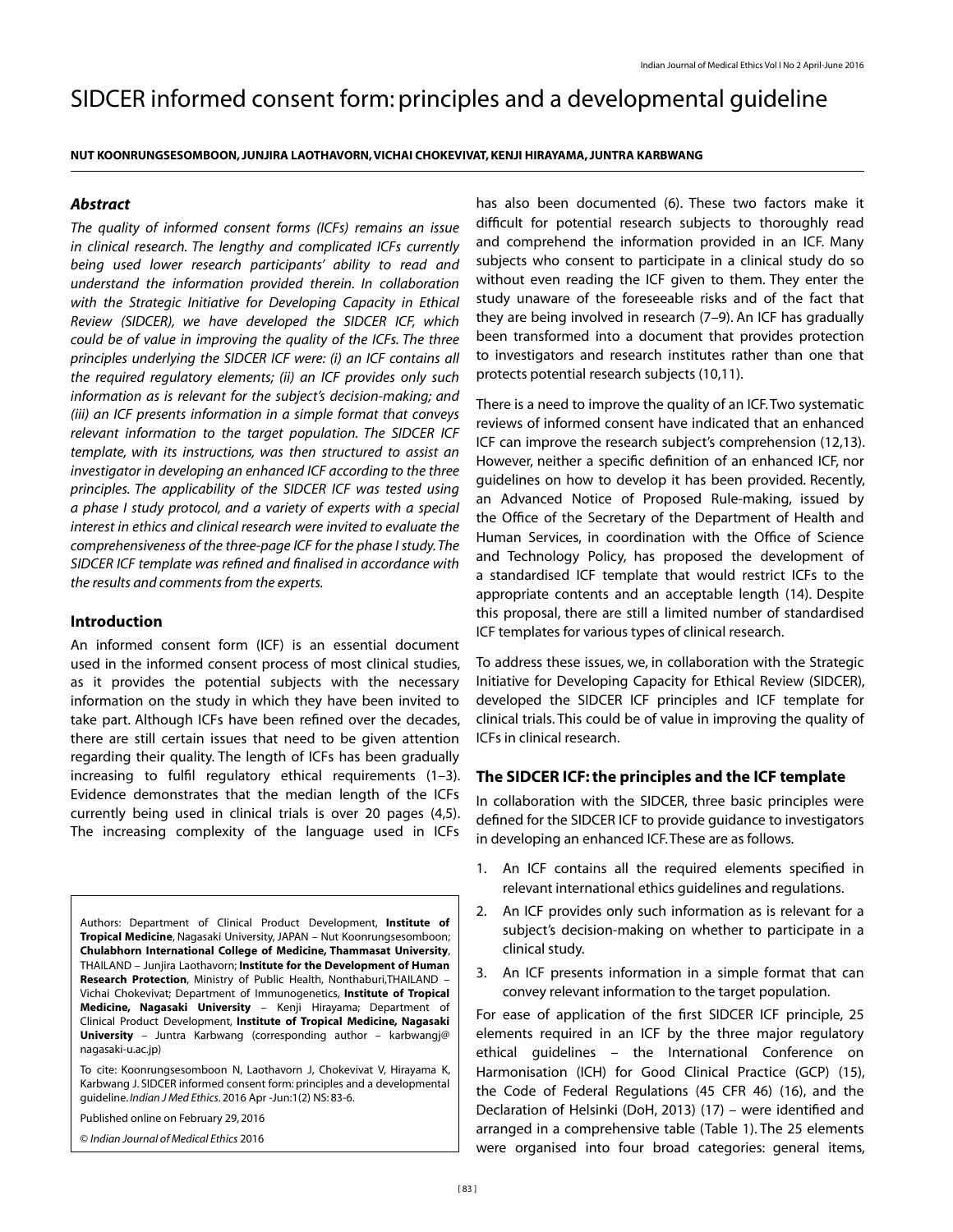rights of the participant, scientific aspects and ethical aspects. The "general items" category contains five elements that are generally required for any clinical research: recognition that the study involves research (participants must recognise that they are being invited to take part in research, not a routine medical treatment); participants' responsibility (participants should realise their responsibility to strictly adhere to the protocol during participation in the research); the confidentiality of records and the limitations of confidentiality (who else can access the data apart from the investigators' team); and the person(s) among the researchers or the responsible body who should be contacted should the participant require further information related to the study or to the participants' rights. The "rights of the participant" category contains four elements relating to the participant's voluntariness to participate in the study: the right to refuse to participate in the study; the right to withdraw from participation in the study; the consequences of withdrawing from the study; and the right to receive new information which may become available and may be relevant for the participant's decision on whether to continue to participate in the study. The "scientific aspects" category contains eight elements pertaining to the logistics of the study: the subject's eligibility; number of subjects required; purpose of the study; trial treatment; trial procedures; identification of any experimental procedures; duration of the subject's participation; and data collection, storage and/or the reuse of human material. The "ethical aspects" category contains eight elements related to the ethical considerations in designing and conducting a clinical study: alternative procedure(s) or course(s) of treatment (other options that participants have if they decide not to participate in the study), the foreseeable risks, expected direct and/or indirect benefits, post-trial benefits, criteria for the termination of participation (when the risk–benefit ratio to the participant is unfavourable), prorated payment for participation, anticipated expenses for participation in the study, and compensation for injury directly resulting from participation in the study, if any.

To limit the contents and length of an enhanced ICF in compliance with the second SIDCER ICF principle, the ideas proposed in the European Textbook on Ethics in Research (2010) concerning the extent of the provision of information were adopted: not all but relevant information should be included (18). Only such information as is relevant to a prospective subject's decision-making on whether to take part in a particular research study is considered adequate and relevant information. In other words, it may not be necessary to disclose everything about the research that is not relevant for decision-making, and what is required is to give only such information that a reasonable person would need to know on each element (Table 1) to decide whether to participate in a particular study. It is the responsibility of an investigator or the ICF developer of an individual clinical study to carefully analyse, synthesise and summarise the "relevant information" from the study protocol for the development of the ICF.

A three-page SIDCER ICF template with a one-page instructional sheet (Appendix 1\*) was created for investigators

| rabie i<br>Elements required in an informed consent form classified into four<br>categories* |                                                |  |
|----------------------------------------------------------------------------------------------|------------------------------------------------|--|
| General items                                                                                | Rights of the participant                      |  |
| - Recognition that this is research                                                          | - Right to refuse                              |  |
| - Participants' responsibility                                                               | - Right to withdraw                            |  |
| - Confidentiality of records                                                                 | - Consequences of withdrawal                   |  |
| - Who can access the data                                                                    | - Right to receive new relevant<br>information |  |
| - Research contact person(s)                                                                 |                                                |  |
| Scientific aspects                                                                           | Ethical aspects                                |  |
| - Eligibility of the subject                                                                 | - Alternative procedure(s) or                  |  |
| - Number of subjects required                                                                | course(s) of treatment                         |  |
| - Purpose of the study                                                                       | - Foreseeable risks                            |  |
| - Trial treatment                                                                            | - Expected direct and/or indirect<br>henefits  |  |
| - Trial procedures                                                                           | - Post-trial benefits                          |  |
| - Identification of any experimental                                                         | - Criteria for the termination of              |  |
| procedures                                                                                   | participation                                  |  |
| - Duration of the subject's                                                                  | - Prorated payment for                         |  |
| participation                                                                                | participation                                  |  |
| - Data collection, storage and/or<br>the reuse of human material                             | - Anticipated expenses                         |  |
|                                                                                              | - Compensation for injury                      |  |

**Table 1**

\* *Limited to the three major regulatory ethical guidelines—the International Conference on Harmonisation for Good Clinical Practice (ICH GCP) (15), the Code of Federal Regulations (45 CFR 46) (16), and the Declaration of Helsinki (2013) (17).*

to aid in the application of the third SIDCER ICF principle in conjunction with Table 1. The template made use of four innovative presentational means:

- The use of a narrative format to relay relevant information (rather than questions, which are often used) to build the context and interlink the events;
- The placement of core summarised information into boxes (rather than prolonged running texts) so that the information is easily noticeable;
- Highlighting of important key words in colour (rather than all in black) to attract attention; and
- The use of illustrations (rather than text only), where necessary, to enhance the subject's visualisation, comprehension and retention.

The instructional sheet describes in detail how to properly use the template for developing an enhanced ICF in compliance with the SIDCER ICF principles. It is the responsibility of an investigator or ICF developer to narrate and illustrate the relevant information regarding the study in the SIDCER ICF template, using the local lay language and with reference to the local context.

#### **Proof of concept and application of the SIDCER ICF**

An enhanced ICF of a simulated phase I randomised, controlled, dose-escalation study protocol was developed following the SIDCER ICF principles and the developmental guideline. In close adherence to the first principle, Table 1 was used as a framework to ensure that the core information required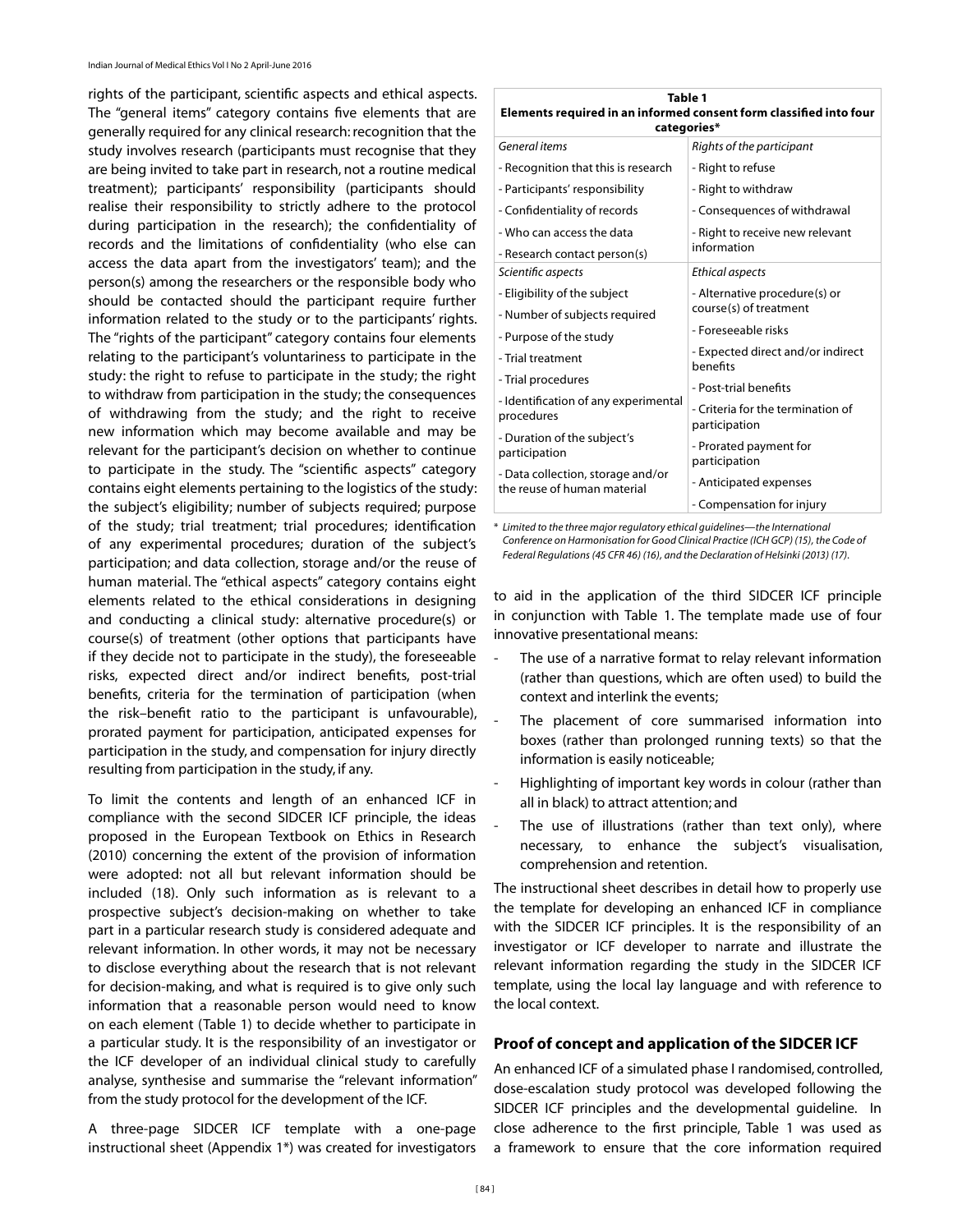by the regulations was presented in and selected from the study protocol. The information, refined according to the second principle, was then transformed into a narrative and illustrative format and appropriately inserted into the SIDCER ICF template in compliance with the third principle. Various experts and lay persons from multidisciplinary sectors who are regularly involved in clinical research, mostly from the Forum for Ethical Review Committees in the Asian and Western Pacific region (FERCAP), participated in reviewing the resulting threepage ICF for phase I to check its accuracy and readability. The vocabulary and text structure were scrutinised extensively to ensure that the simplest terms were used.

The readability and understandability of the enhanced ICF for phase I was tested at two workshops on ICFs, which were attended by a variety of experts with a special interest in ethics and clinical research, mainly from the Asia Pacific and African regions. This process was a collaboration between ethics committee members and researchers to improve the SIDCER ICF and the template. The participants were informed that their contribution would be part of developing and improving the SIDCER ICF, and voluntary consent was taken by action (feedback or comments) in an anonymous manner. The first group consisted of participants of the 7th International Diploma Course of Research and Development of Products to Meet Public Health Needs at Nagasaki University (2013), and the second of participants of the 13th FERCAP International Conference in Bali, Indonesia (2013). A post-test questionnaire (21 short case stories, followed by a question with four possible answers for each case story, for the 21 elements identified in an ICF for the simulated phase I) was used as an assessment tool to evaluate the participants' comprehension level of the information provided. After the pilot test in the first group (participants in the Product Development Course at Nagasaki University), the enhanced ICF and post-test questionnaire were modified according to the comments. The second test was completed by 65 respondents who attended the 13th FERCAP International Conference. A quarter of the respondents (23.1%) who read the three-page ICF achieved a perfect score on the post-test questionnaire, while most participants understood most of the information provided in the ICF, the median score being 19 (out of 21). The SIDCER ICF template was refined and finalised, taking into account the results and comments from the post-test questionnaire.

#### **Discussion**

Not only was the development of the SIDCER ICF principles and template able to limit the length of the enhanced ICF for phase I to three pages while complying with all regulatory requirements, it was also able to present the information in an easily comprehensible format.

Concerning the specifics of the SIDCER ICF, the first principle mandates that each ICF must include all the required regulatory elements. To cover most types of clinical studies, the SIDCER ICF template was designed to use the three major

international ethical guidelines and regulations – the ICH GCP (15), the Code of Federal Regulations (16), and the DoH (2013) (17). As previous literature has demonstrated, many ICFs being used in clinical trials, despite their extensive length, lack the information required for decision-making on the subject's part (2). Thus, the first principle of the SIDCER ICF could address these issues. By following the SIDCER ICF template when developing an ICF, investigators can ensure the validity of their ICF with respect to compliance with internationally recognised regulatory requirements. However, since the SIDCER ICF template adheres to only the three major ethics guidelines and regulations, it may be necessary for investigators to include additional information, such as extra elements required by local or national laws and regulations, in some settings.

The second principle of the SIDCER ICF emphasises the importance of limiting the extent of information provided in an ICF: only relevant information should be included. Excessive information, in contrast, may prove detrimental since the potential research subjects are less likely to digest and comprehend it. "Excessive information" or "information overload" may become equal to "no information" (18). Systematic reviews have demonstrated the effectiveness of an enhanced or simplified ICF in improving subjects' understanding (12,13), while some groups of researchers have raised concerns about the potential threat of a lengthy ICF to potential research subjects (1,4). A shorter form has also been demonstrated to be effective in helping the subjects retain more information (19) and proven to be highly satisfying for the subjects (20). In addition, the validity of a short form, with regard both to ethical and scientific aspects, has been demonstrated to be no less than that of a standard form (21). Taking all these factors into consideration, a short ICF that provides clear, concise, correct, coherent and complete relevant information would be preferable for use in clinical research. However, the application of this principle to all settings, without taking the contexts into consideration, may not be appropriate as some studies have shown that more information may be needed in an ICF for more sensitive groups, such as parents of children with cancer (22,23).

The third principle of the SIDCER ICF requires the integration of innovative methods (the use of a narrative format, boxes, colours and illustrations) when presenting relevant information in an ICF. An extensive review of the influence of colour on memory performance demonstrated the marked effect of the use of colour on the human memory (24). The literature has taken note of the usefulness of graphics or illustrations in enhancing subjects' comprehension and satisfaction (25,26). An ICF should not only provide relevant information in a short form, but should also present it in a simplified manner to effectively convey important information to the target population. The SIDCER ICF template was thus arranged to organise all pertinent information related to clinical trials in a simplified concise form, making it easier for investigators to develop an ICF based on the SIDCER ICF principles.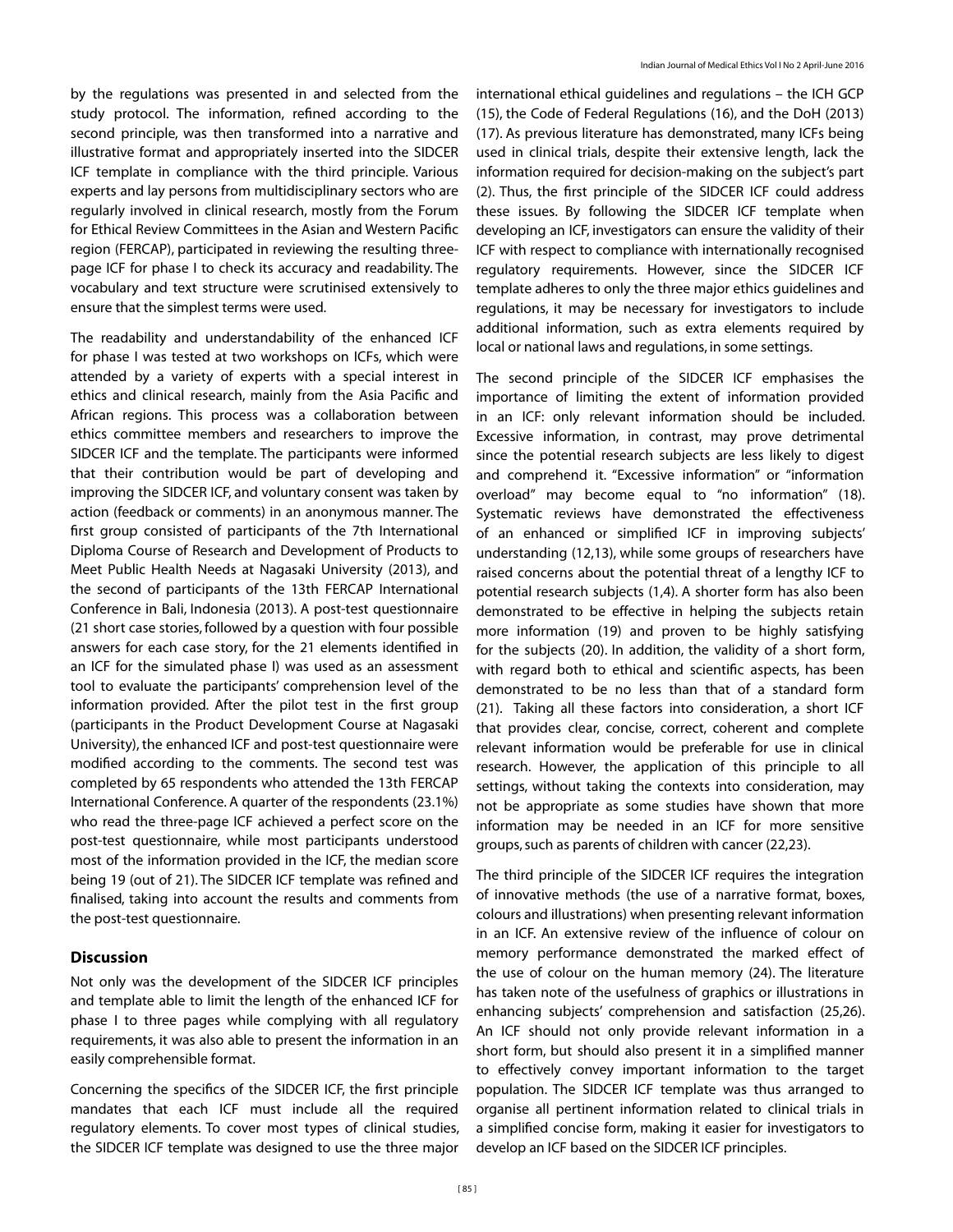#### **Conclusions**

The quality of the SIDCER ICF based on the three principles as well as the developmental guideline would be assured with respect to compliance with internationally recognised regulatory ICF requirements, the appropriateness of the extent of information, and the simple format of information presentation. What is required is the validation of its applicability across a variety of clinical studies with different designs.

#### *Statement of competing interests*

*We declare that we have no conflict of interest.*

#### *Acknowledgements*

We thank Dr Cristina Torres, a FERCAP coordinator, as well *as members of SIDCER-FERCAP for their contributions in reviewing the SIDCER ICF principles and template, and providing constructive comments for their improvement. We thank the participants of the 7th International Diploma Course of Research and Development of Products to Meet Public Health Needs (2013) and the 13th FERCAP International Conference (2013) for their contributions to the internal revision process of the SIDCER ICF. This study was partially supported by TDR, the Special Programme for Research and Training in Tropical Diseases, co-sponsored by UNICEF, UNDP, the World Bank and WHO, and FERCAP. Nut Koonrungsesomboon is a recipient of a scholarship from the Program for Nurturing Global Leaders in Tropical and Emerging Communicable Diseases, Graduate School of Biomedical Sciences, Nagasaki University.*

**\* Note :** Appendix 1 available from: htpp://ijme.in/pdf/appendix-1.pdf

#### **References**

- 1. Berger O, Grønberg BH, Sand K, Kaasa S, Loge JH. The length of consent documents in oncological trials is doubled in twenty years. *Ann Oncol.* 2009;20(2):379–85. doi: 10.1093/annonc/mdn623. Epub 2008 Oct 15.
- 2. Beardsley E, Jefford M, Mileshkin L. Longer consent forms for clinical trials compromise patient understanding: so why are they lengthening? *J Clin Oncol.* 2007;25(9):e13–14.
- 3. Terranova G, Ferro M, Carpeggiani C, Recchia V, Braga L, Semelka RC, Picano E. Low quality and lack of clarity of current informed consent forms in cardiology: how to improve them. *JACC Cardiovasc Imaging.* 2012;5(6):649–55. doi: 10.1016/j.jcmg.2012.03.007.
- 4. Kass NE, Chaisson L, Taylor HA, Lohse J. Length and complexity of US and international HIV consent forms from federal HIV network trials. *J Gen Intern Med.* 2011;26(11):1324–8. doi: 10.1007/s11606-011-1778-6. Epub 2011 Jul 6.
- 5. Malik L, Mejia A. Informed consent for phase I oncology trials: form, substance and signature. *J Clin Med Res.* 2014;6(3):205–8. doi: 10.14740/ jocmr1803w. Epub 2014 Mar 31.
- 6. Paasche-Orlow MK, Taylor HA, Brancati FL. Readability standards for informed-consent forms as compared with actual readability. *N Engl J Med.* 2003;348(8):721–6.
- 7. Cox AC, Fallowfield LJ, Jenkins VA. Communication and informed consent in phase 1 trials: a review of the literature. *Support Care Cancer.* 2006;14(4):303–9. Epub 2006 Jan 28. Review.
- 8. Kaewpoonsri N, Okanurak K, Kitayaporn D, Kaewkungwal J, Vijaykadga S, Thamaree S. Factors related to volunteer comprehension of informed consent for a clinical trial. *Southeast Asian J Trop Med Public Health*. 2006;37(5):996–1004.
- 9. McNutt LA, Waltermaurer E, Bednarczyk RA, Carlson BE, Kotval J, McCauley J, Campbell JC, Ford DE. Are we misjudging how well informed consent forms are read? *J Empir Res Hum Res Ethics.* 2008;3(1):89–97. doi: 10.1525/jer.2008.3.1.89.
- 10. Bhutta ZA. Beyond informed consent. *Bull World Health Organ.*  2004;82(10):771–7.
- 11. Levine RJ. Informed consent: some challenges to the universal validity of the Western model. *Law Med Health Care.* 1991;19(3–4):207–13.
- 12. Nishimura A, Carey J, Erwin PJ, Tilburt JC, Murad MH, McCormick JB. Improving understanding in the research informed consent process: a systematic review of 54 interventions tested in randomized control trials. *BMC Med Ethics.* 2013;14:28. doi: 10.1186/1472-6939-14-28.
- 13. Dunn LB, Jeste DV. Enhancing informed consent for research and treatment. *Neuropsychopharmacology.* 2001;24(6):595–607.
- 14. Human subjects research protections: enhancing protections for research subjects and reducing burden, delay, and ambiguity for investigators, 45 C.F.R. Parts 46, 160, and 164 (2011).
- 15. International Conference on Harmonisation (ICH), Guideline for Good Clinical Practice (E6) (1996).
- 16. General requirements for informed consent, 45 C.F.R. Sect. 46.116 (2009).
- 17. World Medical Association. Declaration of Helsinki: ethical principles for medical research involving human subjects. *JAMA.* 2013;310(20):2191– 4. doi: 10.1001/jama.2013.281053.
- 18. Wilkinson S. European Textbook on Ethics in Research. Luxembourg: Publications Office of the European Union; 2010: p.33–48.
- 19. Dresden GM, Levitt MA. Modifying a standard industry clinical trial consent form improves patient information retention as part of the informed consent process. *Acad Emerg Med.* 2001;8(3):246–52.
- 20. Coyne CA, Xu R, Raich P, Plomer K, Dignan M, Wenzel LB, Fairclough D, Habermann T, Schnell L, Quella S, Cella D; Eastern Cooperative Oncology Group. Randomized, controlled trial of an easy-to-read informed consent statement for clinical trial participation: a study of the Eastern Cooperative Oncology Group. *J Clin Oncol.* 2003;21(5):836–42.
- 21. Matsui K, Lie RK, Turin TC, Kita Y. A randomized controlled trial of short and standard-length consent forms for a genetic cohort study: is longer better? *J Epidemiol.* 2012;22(4):308–16. Epub 2012 Mar 24.
- 22. Eder ML, Yamokoski AD, Wittmann PW, Kodish ED. Improving informed consent: suggestions from parents of children with leukemia. *Pediatrics.* 2007;119(4):e849–59.
- 23. Baker JN, Leek AC, Salas HS, Drotar D, Noll R, Rheingold SR, Kodish ED. Suggestions from adolescents, young adults, and parents for improving informed consent in phase 1 pediatric oncology trials. *Cancer.* 2013;119(23):4154–61. doi: 10.1002/cncr.28335. Epub 2013 Sep 4.
- 24. Dzulkifli MA, Mustafar MF. The influence of colour on memory performance: a review. *Malays J Med Sci.* 2013;20(2):3–9.
- 25. Murphy DA, Hoffman D, Seage GR 3rd, Belzer M, Xu J, Durako SJ, Geiger M; Adolescent Trials Network for HIV/AIDS Interventions. Improving comprehension for HIV vaccine trial information among adolescents at risk of HIV. *AIDS Care.* 2007;19(1):42–51.
- 26. Sato K, Watanabe T, Katsumata N, Sato T, Ohashi Y. Satisfying the needs of Japanese cancer patients: a comparative study of detailed and standard informed consent documents. *Clin Trials.* 2014;11(1):86–95. doi: 10.1177/1740774513515550. Epub 2014 Jan 9.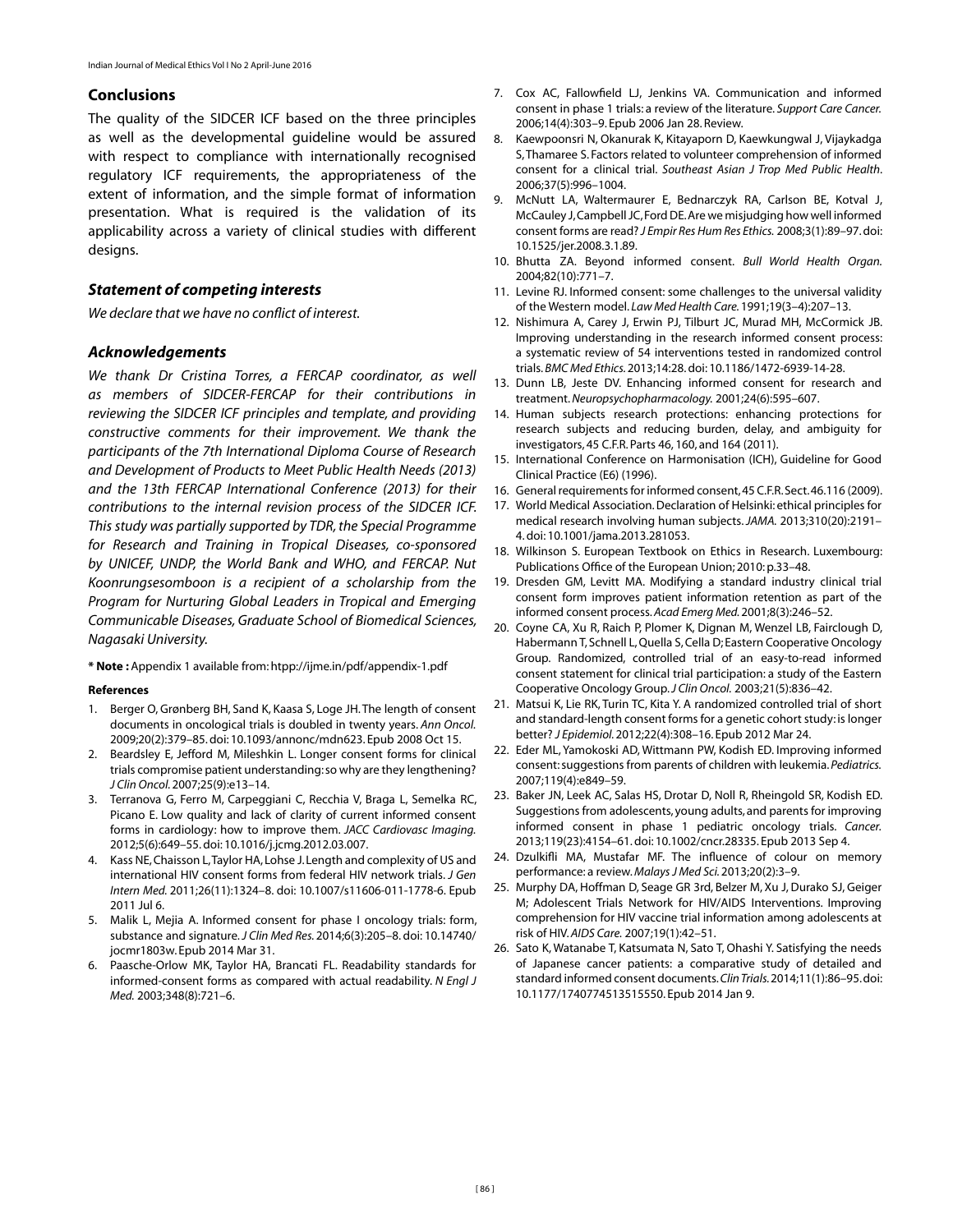## **The SIDCER Informed Consent Form Template for Clinical Trials**

#### **Instructions for investigators**

The SIDCER informed consent form (ICF) template is designed to address all the required elements of the mandatory ICF content, as specified in the International Conference on Harmonisation for Good Clinical Practice, the Code of Federal Regulations (45 CFR 46), and the Declaration of Helsinki (2013), in a concise and easy-to-read format and to assist investigators in developing an ICF. Pertinent information related to research is organised with the help of boxes, colours and illustrations to enhance visualisation and explain what the research will entail.

Some phrases in the template are in brackets and are underlined in three different colours, ie [Gray], [Blue], and [Orange]. Here, the investigators are required to fill in study-specific information according to the individual study protocol. Each colour represents a different kind of information, as described below.

- **As for the underlined gray phrases, ie** [title of the study] and [subject eligibility], investigators are required to fill in the blanks with specific information according to the protocol.
- As for the underlined blue phrases, ie [short summary of background and rationale of the study] and [explanation of the study design in brief], investigators have to provide brief, detailed explanations of protocol information, relevant to the subject's decision-making. The explanations should be in simple non-technical language, and should take into account the local context and culture.
- **As for the underlined orange phrases, ie [illustration of the study design] and [illustration** of the schedule of the study], investigators are required to illustrate information, if possible, in a figure, flow chart, diagram or table to enhance visualisation and comprehension.

In this template, certain types of information may not be necessary for some clinical studies (eg the *falternative procedure(s)* or course(s) of treatment] element may not be necessary for a phase I clinical trial involving healthy subjects). On the other hand, additional information, such as extra elements required by the local or national laws and regulations, may be necessary in some settings. A consent form may require modifications according to the type of study (eg the signature of a legally acceptable representative may be needed in a study involving vulnerable subjects). Therefore, investigators need to consider which information is required for their study and then modify the SIDCER ICF template to suit each study's individual requirements.

#### **Suggestions**

To enhance the readability and understandability of the SIDCER ICF you have developed from this template, a pilot test in a small group of laypersons is highly recommended. Additional information on other facets of your clinical study can be provided in attachments, if deemed necessary.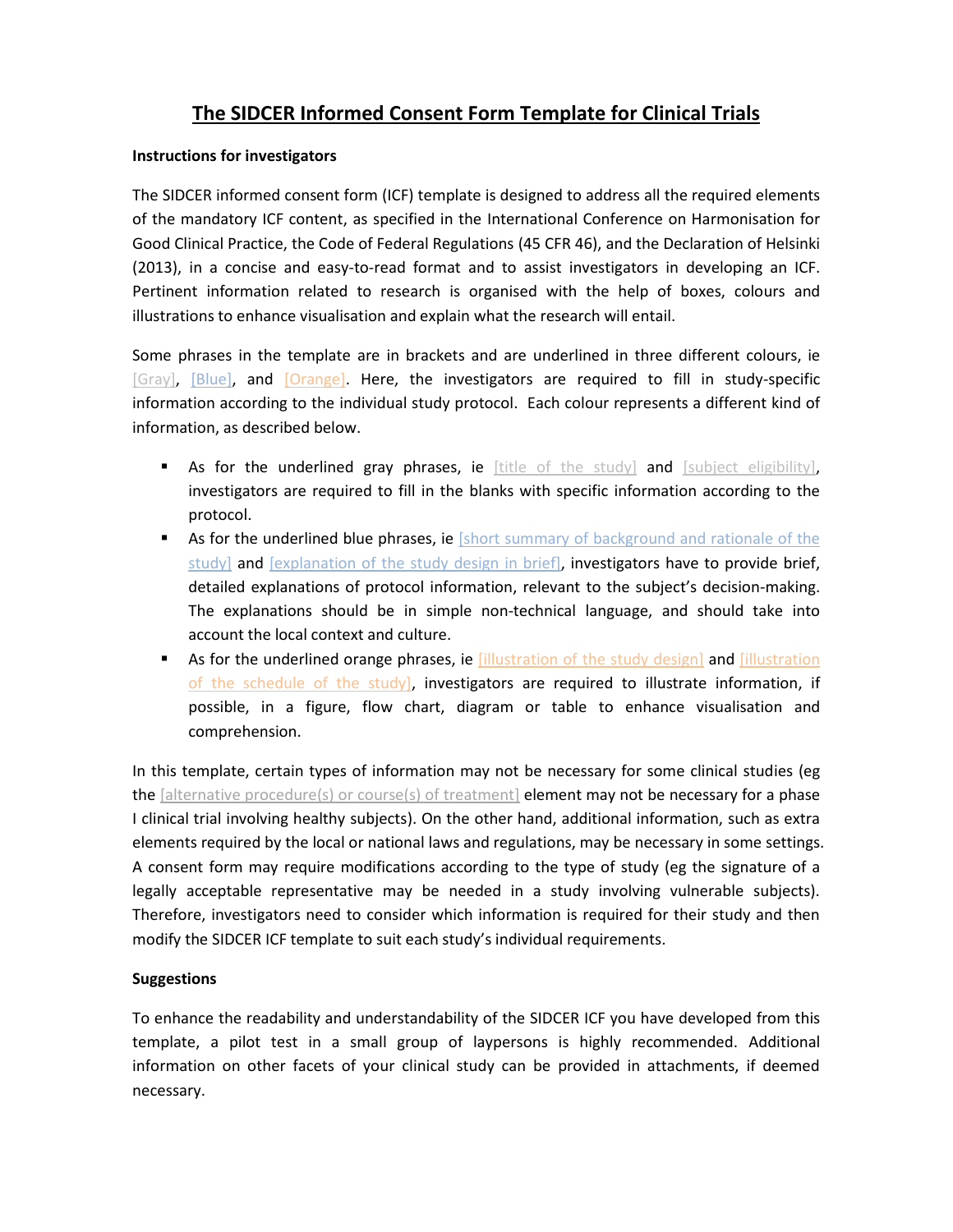# **Informed Consent Form**

**[Title of the study]**

**Investigator(s):** [name of the investigator(s)] **Organisation:** [name of the organisation] **Sponsor:** [name of the sponsor]

You are being invited to take part in this **research** because you [subject eligibility]. There will be [number of subjects required] individuals taking part in this research.

Before you decide, it is important for you to understand why the research is being done and what it will involve. Please read through the following information carefully and feel free to ask if it is not clear or to discuss it with anyone you wish.

Please take time to decide whether or not you want to take part in this research. We would like to stress that taking part in this study is **entirely voluntary** (**Box 1**). If you decide not to participate in the study, you will receive [alternative procedure(s) or course(s) of treatment] (**Box 2**).

### **Box 1. Taking part in this research is voluntary**

- You **can refuse** to take part in this study.
- **The State Vivory of the Vivor vartilly and State Vivor Consomo in State Vivor Consomo Figure.** The You **can withdraw** your partical from the State 2019 of the State 2019 of the State 2019 of the State 2019 of the State 20

| Box 2. Alternative procedure(s) or course(s) of treatment |                                                       |  |
|-----------------------------------------------------------|-------------------------------------------------------|--|
| - [Alternative procedure or                               | [Brief explanation of advantages and disadvantages of |  |
| course of treatment, if any]                              | that procedure or course of treatment]                |  |
| - [Alternative procedure or                               | [Brief explanation of advantages and disadvantages of |  |
| course of treatment, if any]                              | that procedure or course of treatment]                |  |

### **Information related to the study**

[Short summary of background and rationale of the study]

## [Brief information of the investigational drug(s)/intervention(s)]

**Box 3. The expected possible adverse effects of** [the investigational drug/intervention]

- [Common or important expected adverse effect(s) of the drug/intervention, if any]
- [Common or important expected adverse effect(s) of the drug/intervention, if any]

The objective of this research is to [purpose of the study].

Informed Consent Form: [version and date]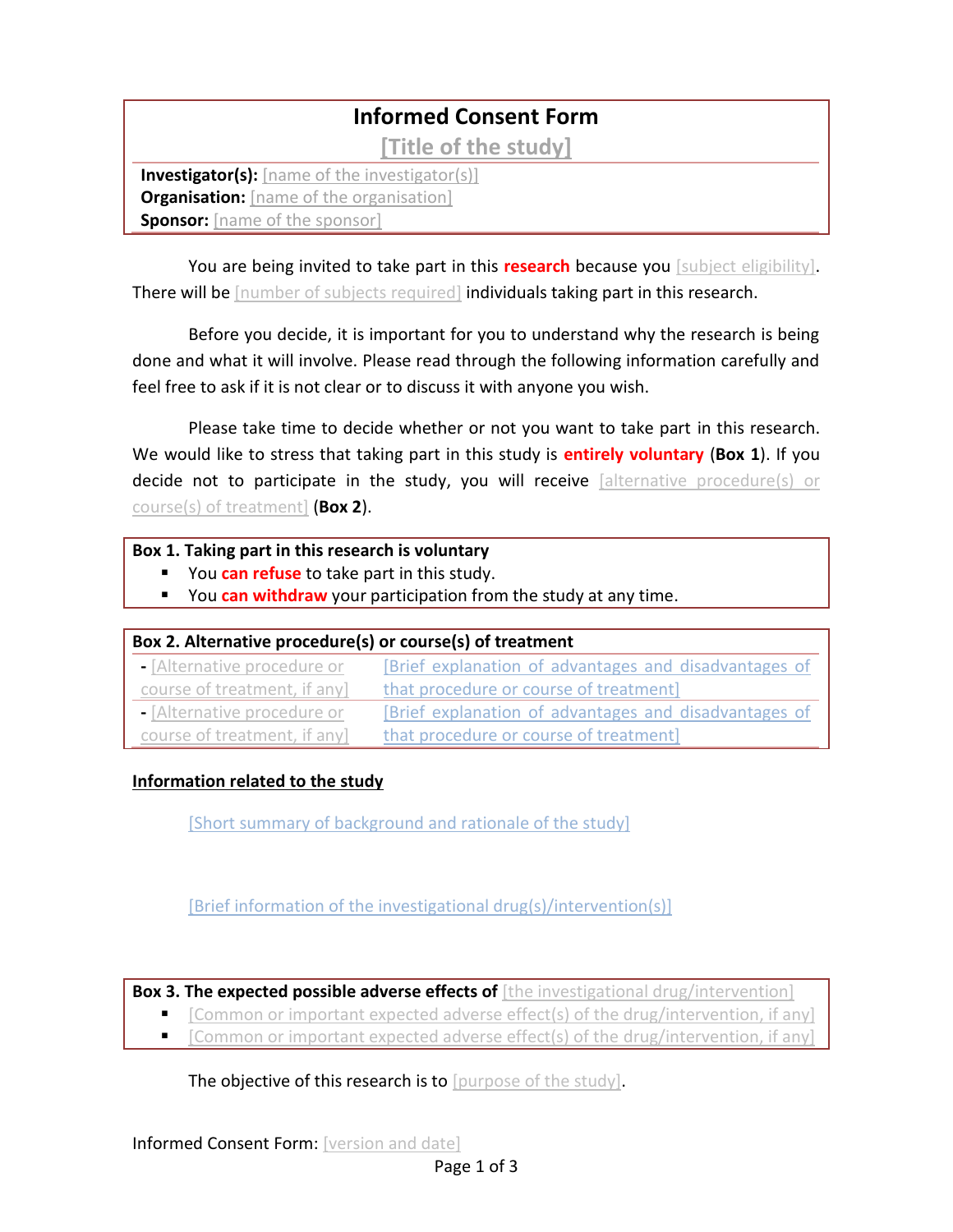**Box 4. Study design** [Illustration of the study design]

The study will last around [duration of the subject's participation] in total. If you decide to take part in this study, you will be asked to follow the schedule shown in **Box 5**. You should ensure that you are available to comply with the schedule.

**Box 5. The schedule of the study** [Illustration of the schedule of the study]

[Identification of any experimental procedures]

We have summarised the foreseeable risks and expected benefits arising from participation in the study in **Box 6**.

| Box 6. Foreseeable risks and expected benefits arising from participation in the study |                                                      |  |
|----------------------------------------------------------------------------------------|------------------------------------------------------|--|
| <b>Foreseeable risks</b>                                                               | <b>Expected benefits</b>                             |  |
| $-[Foreseable risk, if any]$                                                           | [Expected direct/indirect benefit, if any            |  |
| $\blacksquare$ [Foreseeable risk, if any]                                              | $\vert$ - [Expected direct/indirect benefit, if any] |  |

Certain occurrences may take place during the course of the study. We have summarised these in **Box 7** and described how to manage them.

| Box 7. Occurrences that may take place during the study period   |                                                                                                                                                       |  |
|------------------------------------------------------------------|-------------------------------------------------------------------------------------------------------------------------------------------------------|--|
| <b>Occurrences</b>                                               | How to manage                                                                                                                                         |  |
| Withdrawal of volunteers from<br>the study                       | [Explanation of how to deal with the participant]                                                                                                     |  |
| Availability of new information<br>that may affect your decision | Such information will be provided to you in a timely<br>manner. You can change your mind about whether to<br>continue participating in this research. |  |
| [Criteria for the termination of<br>participation, if any]       | [Explanation of how to manage such an event]                                                                                                          |  |

At the end of the study, you will [description of post-trial benefits, if any].